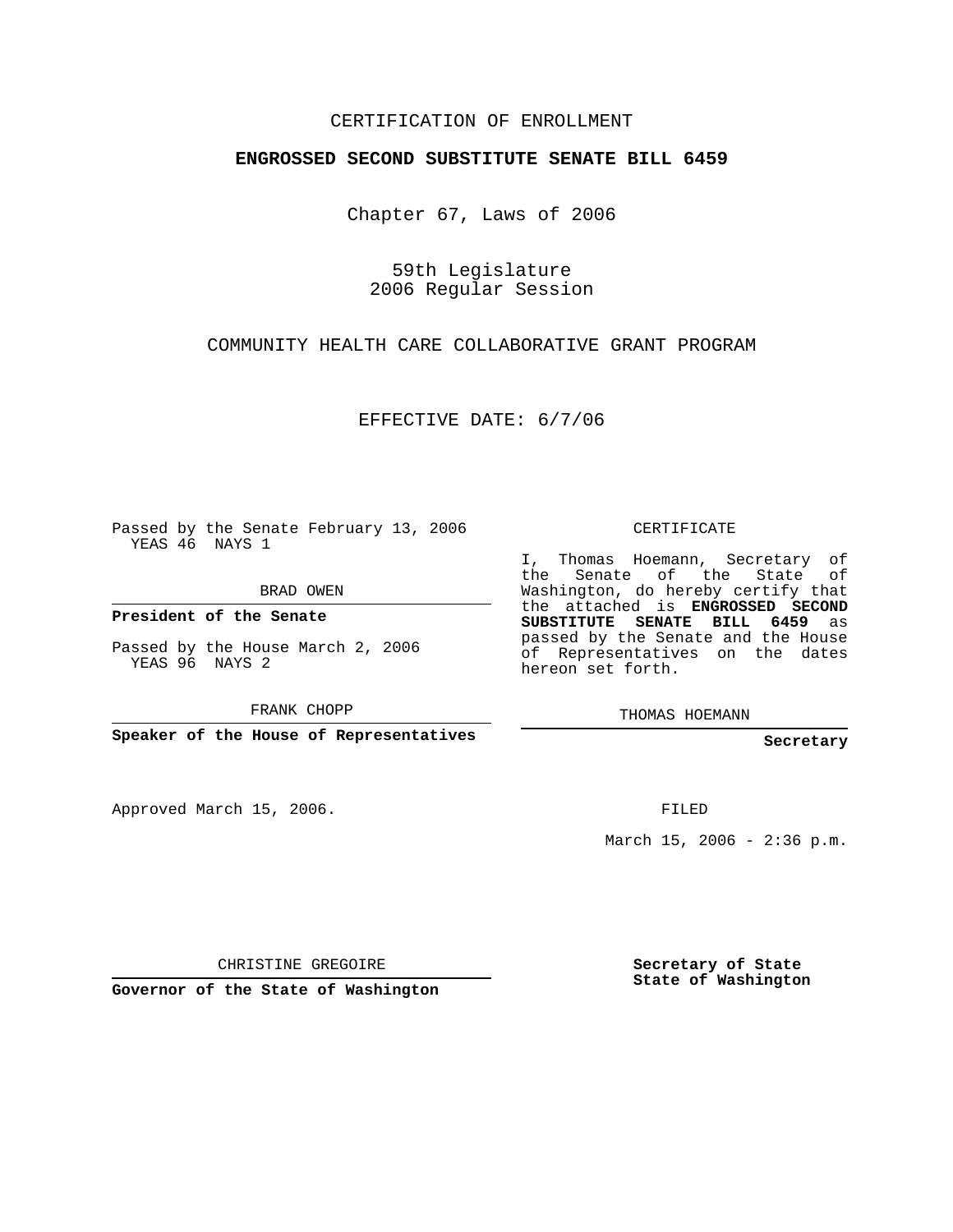## **ENGROSSED SECOND SUBSTITUTE SENATE BILL 6459** \_\_\_\_\_\_\_\_\_\_\_\_\_\_\_\_\_\_\_\_\_\_\_\_\_\_\_\_\_\_\_\_\_\_\_\_\_\_\_\_\_\_\_\_\_

\_\_\_\_\_\_\_\_\_\_\_\_\_\_\_\_\_\_\_\_\_\_\_\_\_\_\_\_\_\_\_\_\_\_\_\_\_\_\_\_\_\_\_\_\_

Passed Legislature - 2006 Regular Session

## **State of Washington 59th Legislature 2006 Regular Session**

**By** Senate Committee on Ways & Means (originally sponsored by Senators Keiser, Brandland, Thibaudeau, Spanel, Rasmussen, Kline, Parlette and Kohl-Welles)

READ FIRST TIME 02/7/06.

1 AN ACT Relating to community-based health care solutions; creating new sections; and providing an expiration date.

BE IT ENACTED BY THE LEGISLATURE OF THE STATE OF WASHINGTON:

NEW SECTION. **Sec. 1.** The legislature finds that:

 (1) Despite sustained efforts at the federal and state level, too many people in Washington remain without access to appropriate health care. Particularly alarming is the increase in the number of small business employees who are uninsured. Without a health home, many low- income and other vulnerable populations are left to inefficiently navigate a fragmented treatment system that fails to support their long-term well-being.

 (2) In recent years, numerous community-based organizations have emerged around the state to address health care concerns at a local level. Through innovation and public/private collaboration, they have demonstrated great success and show even greater promise in improving health care access for local residents. Less remote than state and federal agencies, these organizations have built on local relationships to increase the availability and affordability of services, and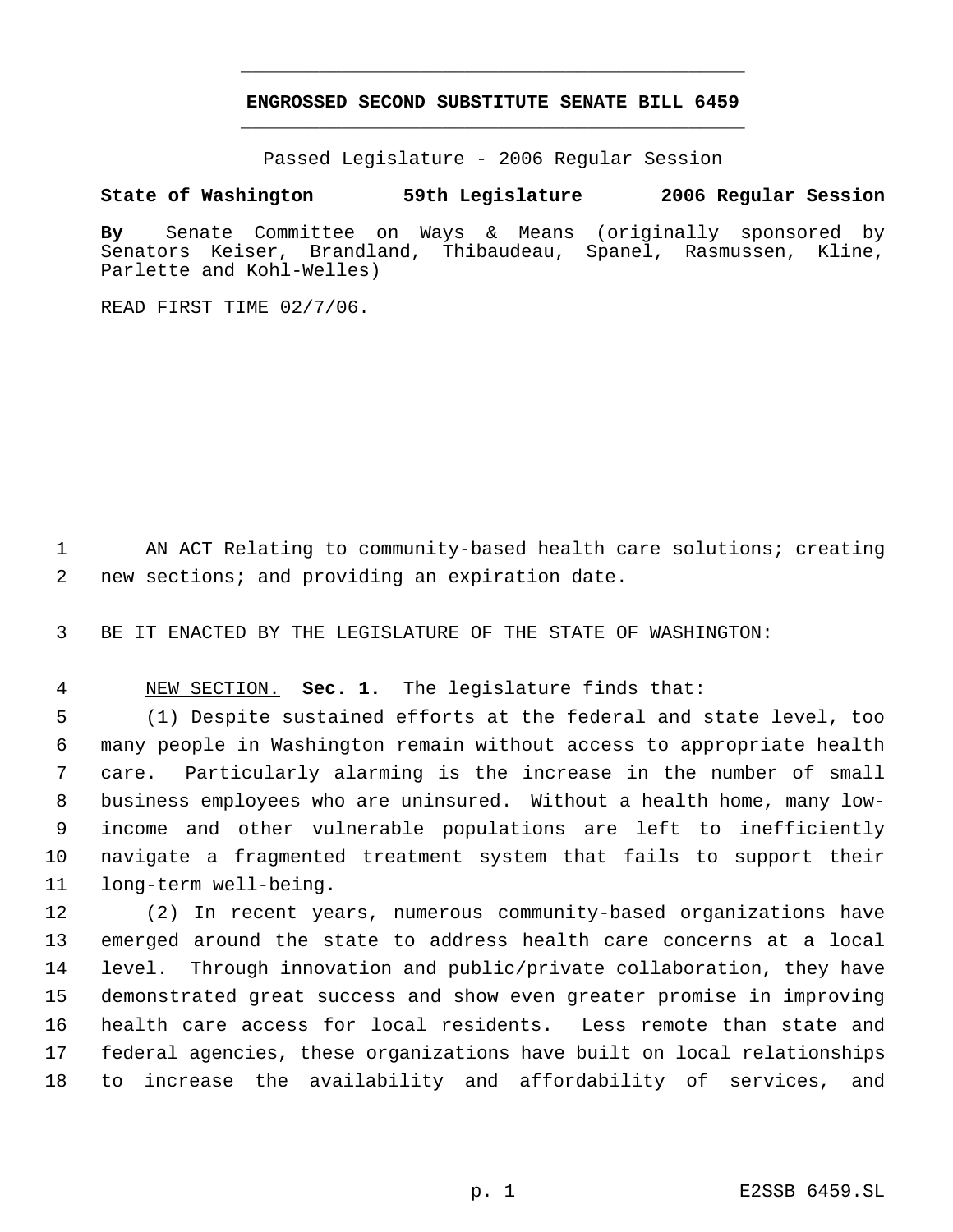coordinate care, making efficient use of a wide variety of community resources to meet community needs.

 (3) Many of these organizations have relied on grants from the healthy communities access program, an initiative of the United States department of health and human services that provided funding and technical assistance to support collaborative efforts at the local level to coordinate and strengthen health services for the uninsured and underinsured. The program, however, was recently discontinued, placing these local efforts at risk.

 It is therefore the intent of the legislature to enhance and support the development of collaborative community-based organizations working at the local level to increase access to health care for Washington residents.

 NEW SECTION. **Sec. 2.** (1) The community health care collaborative grant program is established to further the efforts of community-based organizations to increase access to appropriate, affordable health care for Washington residents, particularly employed low-income persons who are uninsured and underinsured, through local programs addressing one or more of the following: (a) Access to medical treatment; (b) the 20 efficient use of health care resources; or (c) quality of care.

 (2) Grants of up to five hundred thousand dollars per organization shall be awarded pursuant to sections 3 and 4 of this act by the administrator of the health care authority in consultation with the secretary of the department of health, the assistant secretary of the health and recovery services administration within the department of social and health services, and the insurance commissioner.

 (3) The health care authority shall provide administrative support for the program.

 NEW SECTION. **Sec. 3.** Eligibility for grants shall be limited to nonprofit organizations established to serve a defined substate geographic region and having a formal collaborative governance structure and decision-making process for improving access. The nature and format of the application, and the application procedure, shall be determined by the administrator of the health care authority. At a minimum, each application shall: (1) Identify the geographic region served by the organization; (2) show how the structure and operation of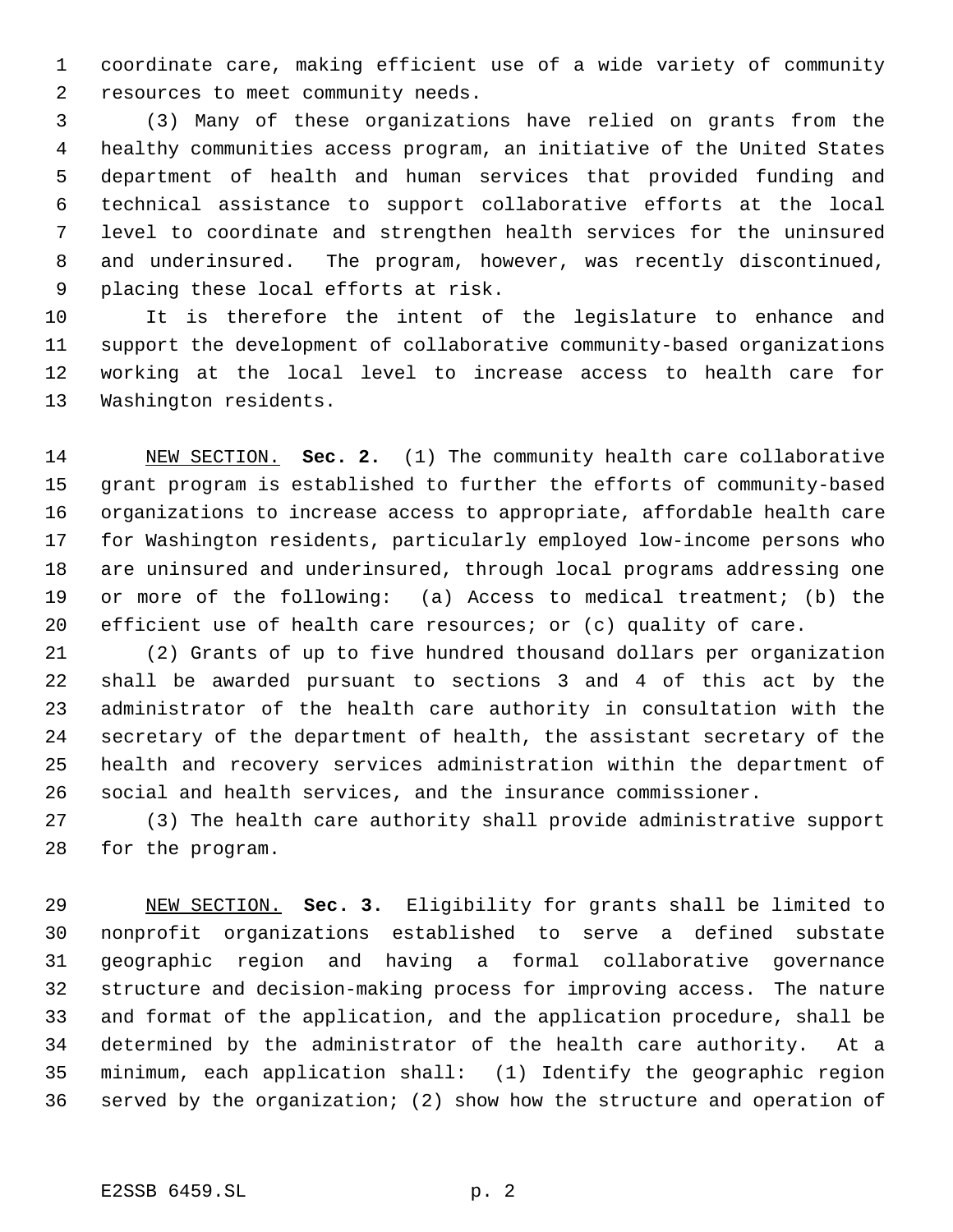the organization reflects the interests of, and is accountable to, this region; (3) indicate the size of the grant being requested, and how the money will be spent; and (4) include sufficient information for an evaluation of the application based on the criteria established in section 4 of this act.

 NEW SECTION. **Sec. 4.** (1) Grants shall be awarded on a competitive basis based on a determination of which applicant organization will best serve the purposes of the grant program. In making this determination, consideration shall be given to the extent to which:

 (a) The programs to be supported by the grant are likely to address, in a measurable fashion, documented health care access needs within the region to be served;

 (b) An applicant organization can be expected to successfully implement these programs, including the extent to which the application reflects formal, active collaboration among key community members such as local governments, school districts, large and small businesses, nonprofit organizations, carriers, private health care providers, and public health agencies;

 (c) The applicant organization will match the grant with funds from other sources. Grants may be awarded only to organizations providing at least two dollars in matching funds for each grant dollar awarded;

 (d) The grant will enhance the long-term capacity of the applicant organization and its partners to serve the region's documented health care access needs, including the sustainability of the programs to be supported by the grant;

 (e) The programs to be supported by the grant reflect creative, innovative approaches which complement and enhance existing efforts to address the needs of the uninsured and underinsured and, if successful, could be replicated in other areas of the state; and

 (f) The programs to be supported by the grant make efficient and cost-effective use of available funds through administrative simplification and improvements in the structure and operation of the health care delivery system.

 (2) The administrator shall endeavor to disburse grant funds throughout the state, supporting organizations and programs of differing sizes and scales, and serving differing populations.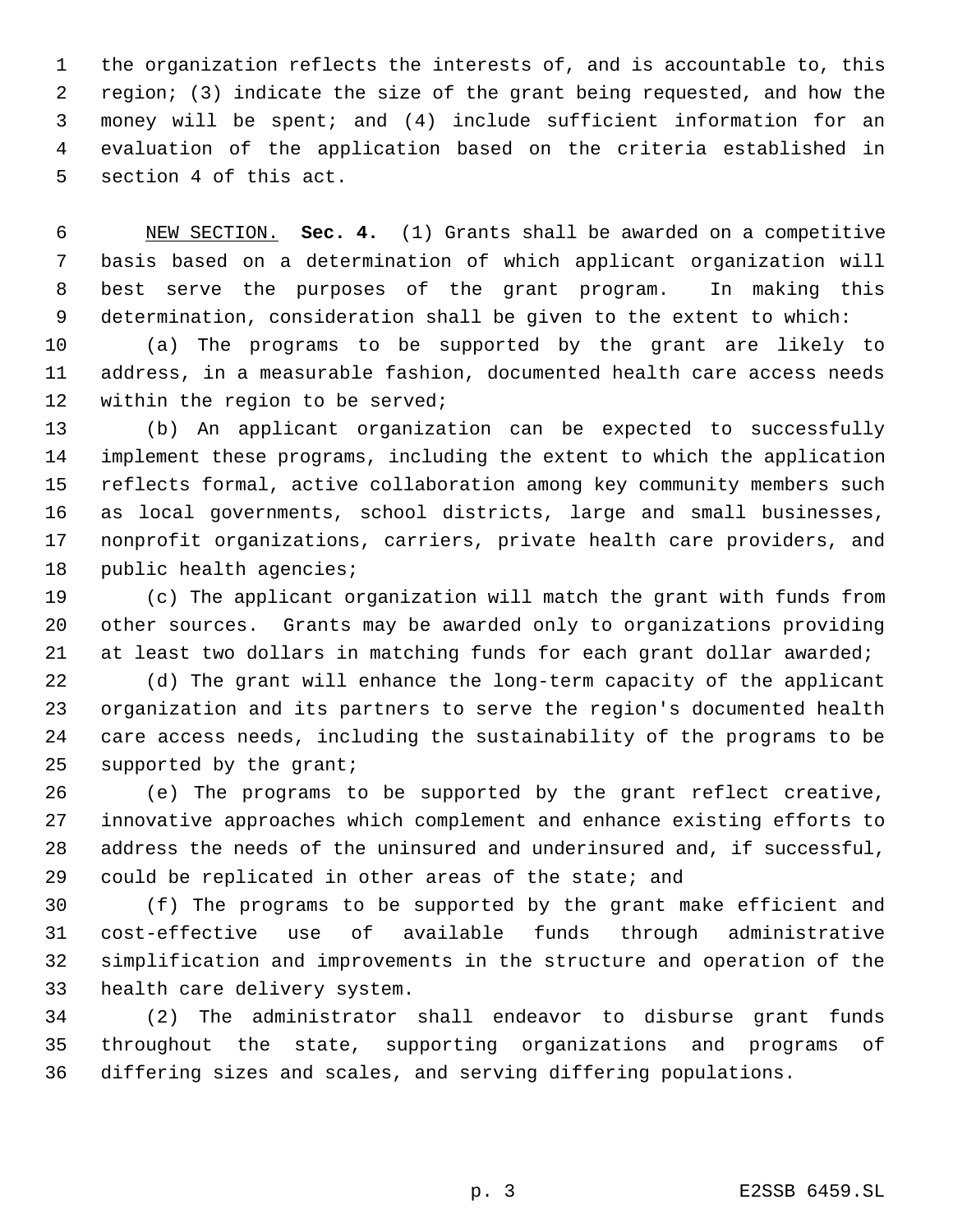NEW SECTION. **Sec. 5.** One-half the total amount of any award shall be disbursed to an organization upon its selection as a grant recipient. The remaining half shall be disbursed one year later only upon receipt by the administrator of the health care authority of a progress report from the organization, and a determination by the administrator, in consultation with the secretary of the department of health, the assistant secretary of the health and recovery services administration within the department of social and health services, and the insurance commissioner, that the organization is satisfactorily serving the purposes of the grant program and meeting the objectives identified in its application regarding: (1) Access to medical treatment; (2) the efficient use of health care resources; or (3) quality of care.

 NEW SECTION. **Sec. 6.** By July 1, 2008, the administrator of the health care authority shall provide the governor and the legislature with an evaluation of the community health care collaborative grant program, describing the organizations and programs funded and the results achieved. Particularly successful programs shall be highlighted with recommendations on whether, and how, the programs could be replicated statewide. The evaluation shall also summarize any recommendations from the participating organizations regarding ways to improve the grant program and for the state to otherwise support community-based organizations working to improve access to health care for Washington residents, including any changes in state statutes or regulations.

 NEW SECTION. **Sec. 7.** The health care authority may adopt rules to implement this act.

 NEW SECTION. **Sec. 8.** The community health care collaborative account is created in the custody of the state treasurer. Expenditures from the account may be used only for the purposes set forth in this act. Only the administrator of the health care authority or the administrator's designee may authorize expenditures from the account. The account is subject to allotment procedures under chapter 43.88 RCW,